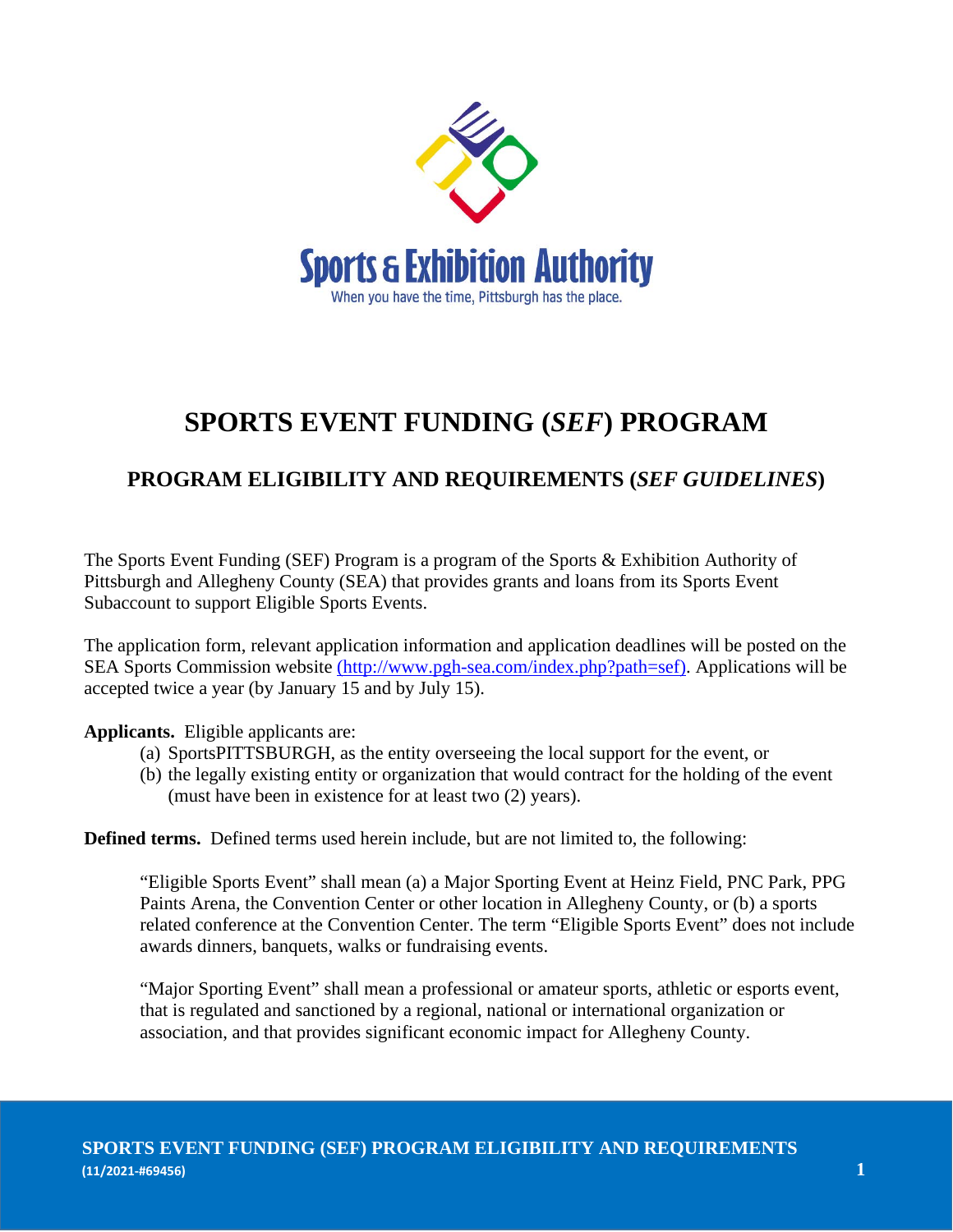"SportsPITTSBURGH" shall mean VisitPITTSBURGH, acting through its sports development department.

"VisitPITTSBURGH" shall mean the Greater Pittsburgh Convention and Visitors Bureau, Inc., d/b/a VisitPITTSBURGH, being the entity that, pursuant to the PA Tourist Promotion Law (73 P.S. 401 et seq.) is recognized by the PA Department of Community and Economic Development as Allegheny County's tourist promotion agency.

**Financial assistance.** The financial assistance may be provided as a grant or a loan, for eligible expenses, in an amount not in excess of \$75,000, for events to occur within two (2) years of the date of application. Disbursements will be made on a reimbursement basis only, after the event has occurred and the final report made and accepted.

*Eligible expenses* include, but are not limited to, payments to vendors, advertising, marketing, venue rental or expense, equipment rental, promotional materials, production costs, and fees and costs for officiants*.*

*Ineligible expenses* include, but are not limited to, travel costs, solicitation efforts, lobbying fees, meals or dining other than on the dates of the event as described in the application, items that are purchased for resale, prizes given to participants, alcoholic beverages, salaries, overhead.

Only costs incurred within the contract period are eligible. Any costs incurred prior to a fully executed funding agreement are ineligible.

**Basic application requirements.** An application must provide the following basic information:

- (a) Applicant/ event holder's name, mailing address, e-mail address, telephone number, contact person, and federal employer identification number,
- (b) A detailed description of the event, including plan for promotion,
- (c) Whether it is a new event or a repeat event. Is it an annual event?
- (d) The date the proposed event will be held,
- (e) The location where the event will be held,
- (f) The event budget, including the amount and source of all funds, and the specific costs to be covered with Sports Event Subaccount funds,
- (g) Detailed information and projections sufficient to enable the SEA Sports Commission and SEA to accurately assess the economic impact of the event, such as the estimated numbers of participants, event staff, and spectators/ attendees, expected total Allegheny County hotel room nights, other local spending, and state and local taxes to be generated. If the applicant/event holder has previously held substantially similar events, the same information with respect to such prior events. Attendance and other participant information shall be broken down by location (Allegheny County/ outside Allegheny County within PA/ outside PA/ outside US),
- (h) Estimated quality and quantity of advertising, media and promotional coverage the event will provide,
- (i) Demonstrated local support for the event,
- (j) If the event has previously been held in Allegheny County, provide a history,
- (k) Evidence of experience and financial stability of the entity holding the event, and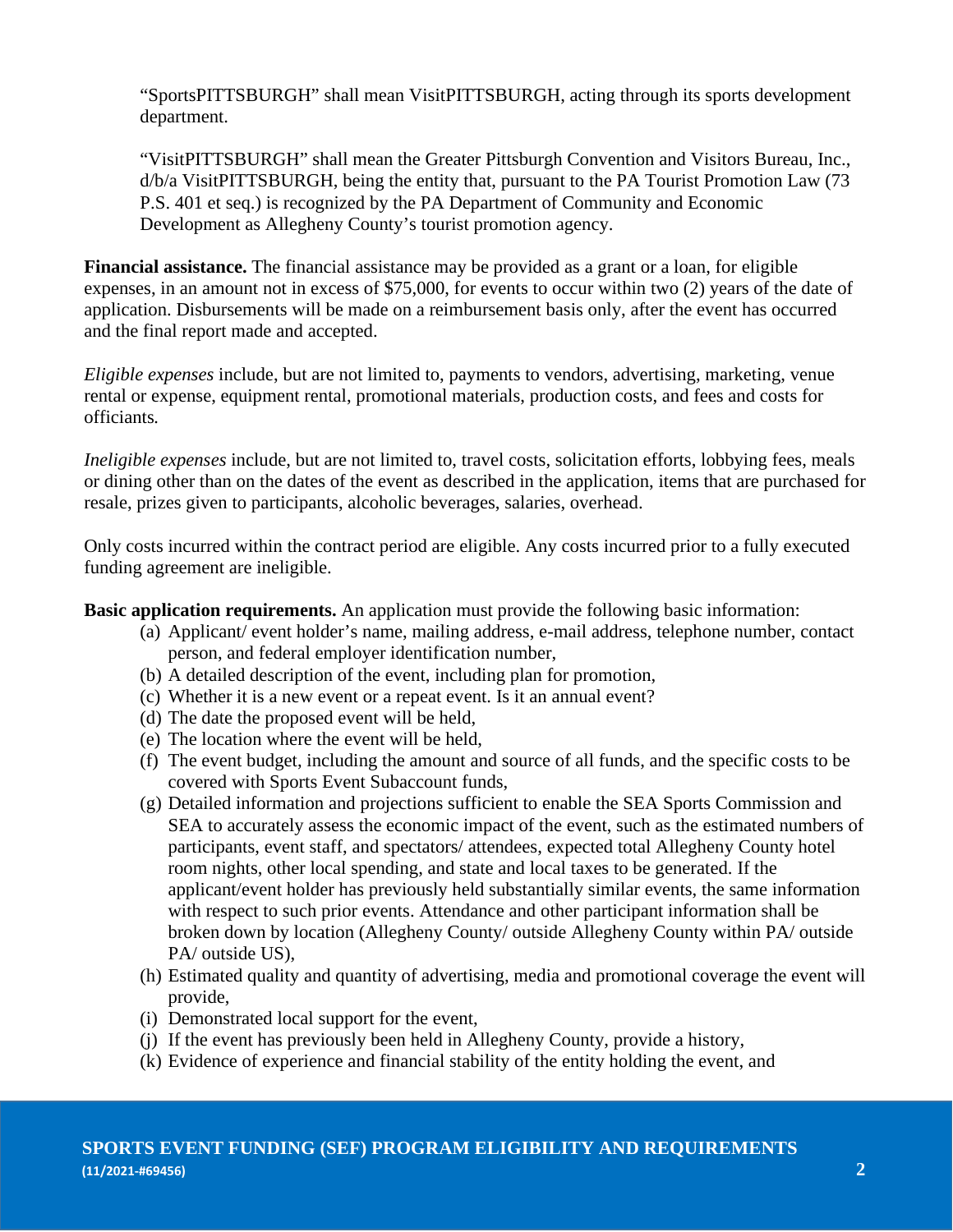(l) Such other items included in the application form or requested by the SEA Sports Commission or the SEA.

The following items could preclude eligibility:

- (a) The event holder's status on delinquencies or defaults on federal, state or local taxes, pending litigation or delinquencies or defaults on any publicly or privately financed loan,
- (b) A felony conviction or other serious crime on behalf of any director or principal in a corporation, or partner in a partnership, or
- (c) Non-compliance of an applicant or event holder with the Conflict of Interest requirements established by the PA Ethics Commission.

**Submission, review and recommendation of applications.** Applications are first reviewed and evaluated by the SEA Sports Commission, a committee of the SEA. The SEA Sports Commission will determine whether or not to recommend an application for funding by the SEA. In making a recommendation to the SEA board, the SEA Sports Commission may include terms or conditions of the recommendation. The SEA board will consider for funding only those applications that have been recommended by the SEA Sports Commission. The SEA board will consider funding only to the extent of unallocated funds on hand its Sports Event Subaccount.

The application review process includes financial, business and public impact evaluations. Applications will be reviewed for eligibility and evaluated on a number of criteria including, but not limited to:

- (a) Economic impact
	- o Impact of the event on the Allegheny County, regional and state economies, with Allegheny County economic impact being favored,
	- o Potential to attract visitors from outside Allegheny County and out-of-state visitors,
	- o Whether the event provides high-value exposure to the region,
- (b) Funding need, leveraged funds ratio
	- o Level of private sector investment leveraged,
	- o The financial need of the event,
- (c) Strategic importance
	- o Whether the event will assist the region in maintaining or growing its competitive position/ reputation in the sports event market,
	- o Whether the event would occur in a hard to fill period in the tourism calendar for the region,
	- o Whether an event will utilize the Convention Center (increased public benefit is attributed to events that utilize the Convention Center),
	- o Whether it is a new event, a new event to the region, or a larger event than previously held,
- (d) Event quality, likelihood of success
	- o Quality of the event,
	- o Event readiness,
	- o Experience and expertise of responsible individuals/parties, and other factors supporting the likelihood of success,
- (e) Diversity, accessibility and sustainability
	- o Diversity, inclusion, equity, accessibility and environmental sustainability initiatives of the event/ event holder,